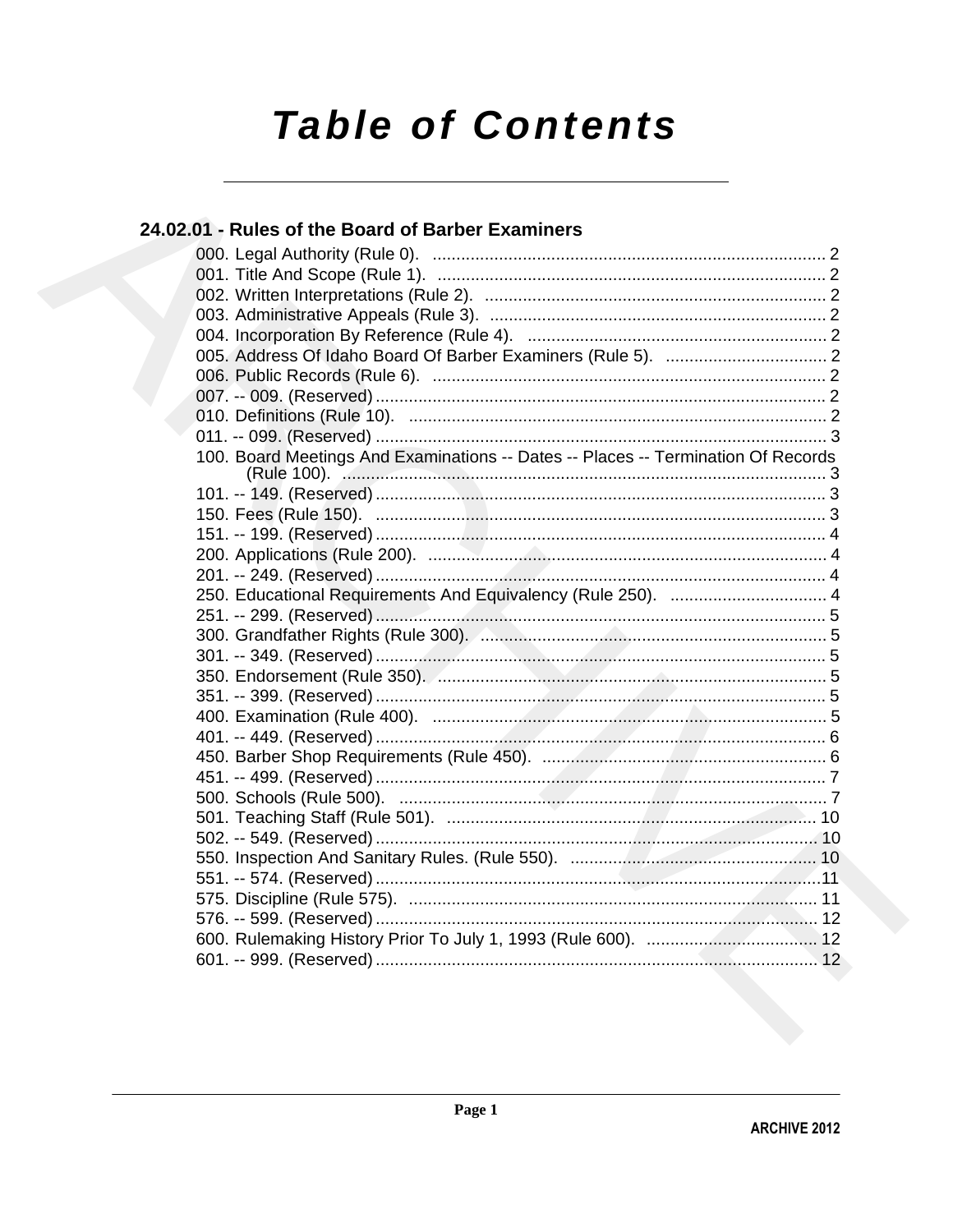#### **IDAPA 24 TITLE 02 CHAPTER 01**

#### **24.02.01 - RULES OF THE BOARD OF BARBER EXAMINERS**

#### <span id="page-1-1"></span><span id="page-1-0"></span>**000. LEGAL AUTHORITY (RULE 0).**

These rules are hereby prescribed and established pursuant to the authority vested in the Board of Barber Examiners by the provisions of Section 54-521, Idaho Code. (7-1-93)

#### <span id="page-1-2"></span>**001. TITLE AND SCOPE (RULE 1).**

These rules shall be cited as IDAPA 24.02.01, "Rules of the Board of Barber Examiners." (7-1-93)

#### <span id="page-1-3"></span>**002. WRITTEN INTERPRETATIONS (RULE 2).**

The board may have written statements that pertain to the interpretation of the rules of this chapter. Such interpretations, if any, are available for public inspection and copying at cost in the main office of the Bureau of Occupational Licenses. (3-13-02) Occupational Licenses.

#### <span id="page-1-4"></span>**003. ADMINISTRATIVE APPEALS (RULE 3).**

Administrative appeals shall be governed by the Administrative Procedure Act, Title 67, Chapter 52, Idaho Code. (3-13-02)

#### <span id="page-1-5"></span>**004. INCORPORATION BY REFERENCE (RULE 4).**

These rules do not incorporate by reference any document other than those sections of Idaho Code so referenced. (3-13-02)

#### <span id="page-1-10"></span><span id="page-1-6"></span>**005. ADDRESS OF IDAHO BOARD OF BARBER EXAMINERS (RULE 5).**

**24.02.01 - RULES OF THE BOARD OF BARBER EXAMINERS**<br>
The mission interpretation of the mission increase the fact of the filamely speed in the filamely speed in the filamely interest.<br>
The mission interest of the mission i The office of the Board of Barber Examiners is located within the Bureau of Occupational Licenses, 700 W. State Street, Boise, Idaho 83702. The Bureau is open between the hours of 8 a.m. and 5 p.m. each day except Saturdays, Sundays and holidays. The telephone number of the Board is (208) 334-3233. The Board's fax number is (208) 334- 3945. The Board's e-mail address is  $bar@ibol.idaho.gov$ . The Board's official website is http://www.ibol.idaho.gov.  $(3-24-05)$ 

#### <span id="page-1-7"></span>**006. PUBLIC RECORDS (RULE 6).**

The records associated with the Board of Barber Examiners are subject to the provisions of the Idaho Public Records<br>Act, Title 9, Chapter 3, Idaho Code. (3-13-02) Act, Title 9, Chapter 3, Idaho Code.

#### <span id="page-1-8"></span>**007. -- 009. (RESERVED)**

#### <span id="page-1-11"></span><span id="page-1-9"></span>**010. DEFINITIONS (RULE 10).**

<span id="page-1-12"></span>**01. Approved or Approval**. Approved by or approval of the Board as evidenced by formal action of d by a written instrument signed by the chairman of the Board or its agent. (3-13-02) the Board by a written instrument signed by the chairman of the Board or its agent.

**02. Barber College**. A school or college approved by the Board to teach the practice of barbering as required by Section 54-507, Idaho Code, and these rules. (3-13-02)

<span id="page-1-15"></span><span id="page-1-14"></span><span id="page-1-13"></span>**03. Board**. The Board of Barber Examiners as prescribed in Section 54-521, Idaho Code. (7-1-93)

**04. First Aid Kit**. First-aid kit means an identifiable assortment of medical supplies, including adhesive bandages, skin antiseptic, disposable gloves, and gauze, which may be used for cleaning and protecting minor emergency traumas of the human body. (3-13-02)

**05. Hospital Grade**. Hospital Grade means a sanitizing agent registered by the Environmental Protection Agency as an effective germicidal/bactericidal, fungicidal, and virucidal disinfectant when used in accordance with the manufacturer's instructions. (7-1-98) accordance with the manufacturer's instructions.

<span id="page-1-17"></span><span id="page-1-16"></span>**06. Practice of Barbering**. Practice of barbering as defined by Section 54-502(2), Idaho Code.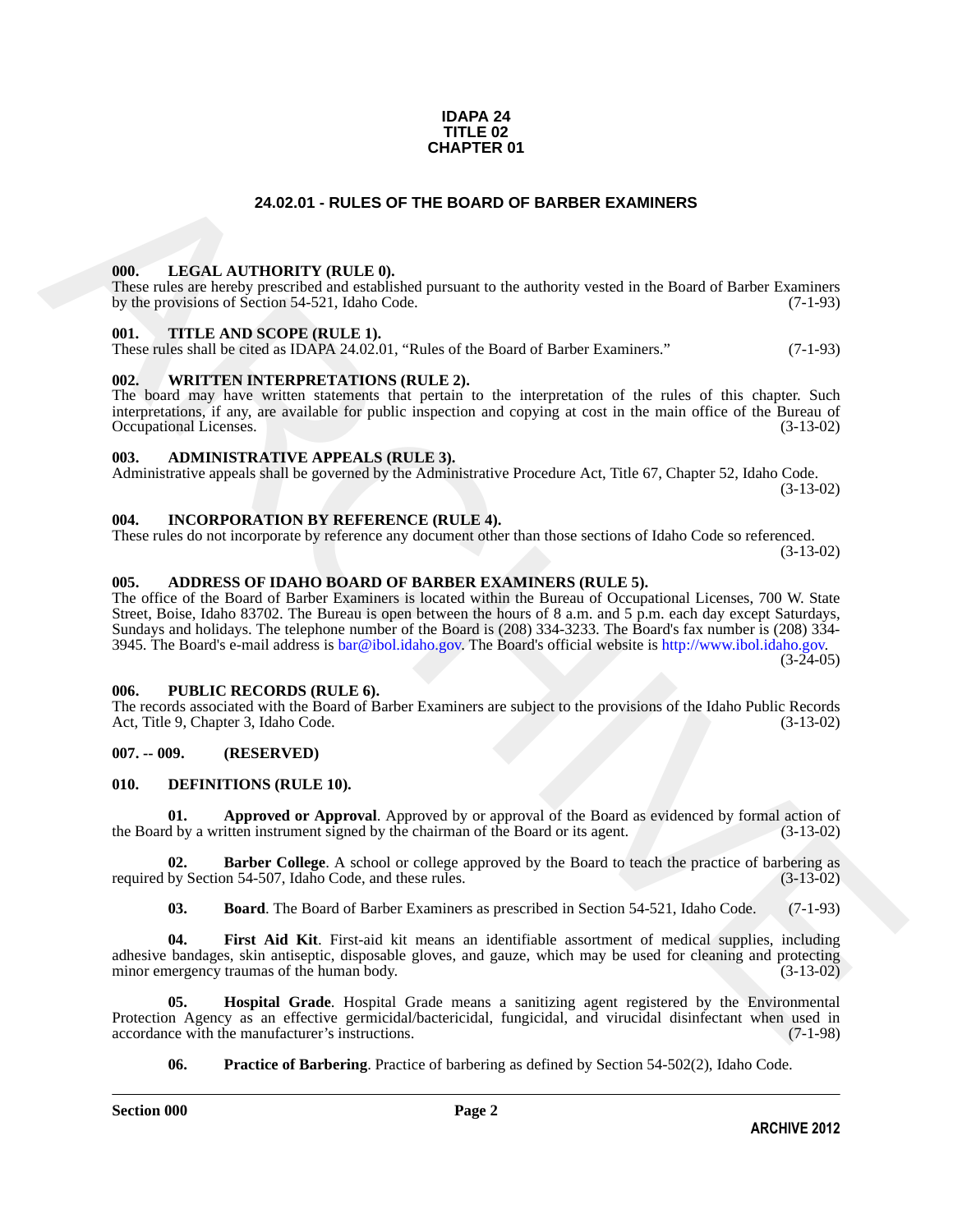(3-13-02)

<span id="page-2-15"></span>**07. Practice of Barber-Styling**. Practice of Barber-Styling as defined by Section 54-502(1), Idaho Code or under the supervision of an instructor as provided in Section 54-507, Idaho Code. (3-13-02)

<span id="page-2-9"></span>**08. Barber**. Any person who holds a valid license authorizing said person to practice as a barber to Section 54-501, Idaho Code. (3-13-02) pursuant to Section 54-501, Idaho Code.

<span id="page-2-12"></span>**09. Barber-Stylist**. Any person who holds a valid license authorizing said person to practice as a barber-stylist pursuant to Section 54-501, Idaho Code. (3-13-02)

<span id="page-2-11"></span>**10. Barber Teacher or Instructor**. Any person who holds a valid license pursuant to Section 54-502, Idaho Code, authorizing said person to teach or practice barbering and barber-styling. The words "Teacher" and<br>
"Instructor" mean the same and are used synonymously. (5-8-09) "Instructor" mean the same and are used synonymously. (5-8-09)

<span id="page-2-16"></span>**11. Theoretical Scientific Study**. The study of theoretical subjects of instruction in the practice of which shall include the subjects set forth in Section 54-507. Idaho Code. (7-1-93) barbering which shall include the subjects set forth in Section 54-507, Idaho Code.

<span id="page-2-10"></span><span id="page-2-8"></span>**12. Barber Shop**. Any establishment licensed pursuant to Section 54-501, Idaho Code, in which por barber-styling is practiced. barbering or barber-styling is practiced.

Costs or under the Particular Bureau of Bureau of Bureau of Bureau of Bureau of ASS or under the Society of the Society of the Society of the Society of the Society of the Society of the Society of the Society of the Soci **13. Access**. For the purpose of licensed establishments, access shall be defined as a minimum three (3) foot wide unobstructed path within a primary establishment that allows passage to and from entrances, common areas, water sources, restrooms, and contiguous establishments and does not encroach on or overlap any contiguous establishment. (3-13-02)

<span id="page-2-14"></span>**14. Direct Personal Supervision**. Direct personal supervision shall be defined as supervision by a properly licensed person who is physically present within the licensed area of a school or shop. (3-13-02)

<span id="page-2-13"></span>**15. Bureau**. The Bureau of Occupational Licenses as prescribed in Sections 54-605 and 67-2602,<br>(3-13-02) (3-13-02) Idaho Code. (3-13-02)

#### <span id="page-2-0"></span>**011. -- 099. (RESERVED)**

#### <span id="page-2-4"></span><span id="page-2-1"></span>**100. BOARD MEETINGS AND EXAMINATIONS -- DATES -- PLACES -- TERMINATION OF RECORDS (RULE 100).**

<span id="page-2-5"></span>**01. Board Meetings**. Regular Board of Barber Examiners meetings shall be held at the office of the Bureau of Occupational Licenses on the second Monday of each July and at such other times and places as may be determined by the Board. (3-13-02) determined by the Board.

<span id="page-2-6"></span>**02. Examinations**. Examinations for licensure shall be offered at least two (2) times a year and shall be published annually. (5-8-09)

<span id="page-2-7"></span>**03. Records**. All records in the office of the Bureau of Occupational Licenses of applicants who have not qualified for licensure within five (5) years of receipt of an application for licensure under the Barber Law will be terminated and destroyed.

#### <span id="page-2-2"></span>**101. -- 149. (RESERVED)**

#### <span id="page-2-17"></span><span id="page-2-3"></span>**150. FEES (RULE 150).**

<span id="page-2-18"></span>**01. Examination Fee**. Examination fee of seventy-five dollars (\$75) shall be required for each examination administered by the Board. The fee for those examinations administered by a third party administrator shall be that fee determined by the examination administrator and shall be paid directly to the administrator by the applicant. (5-8-09) applicant. (5-8-09)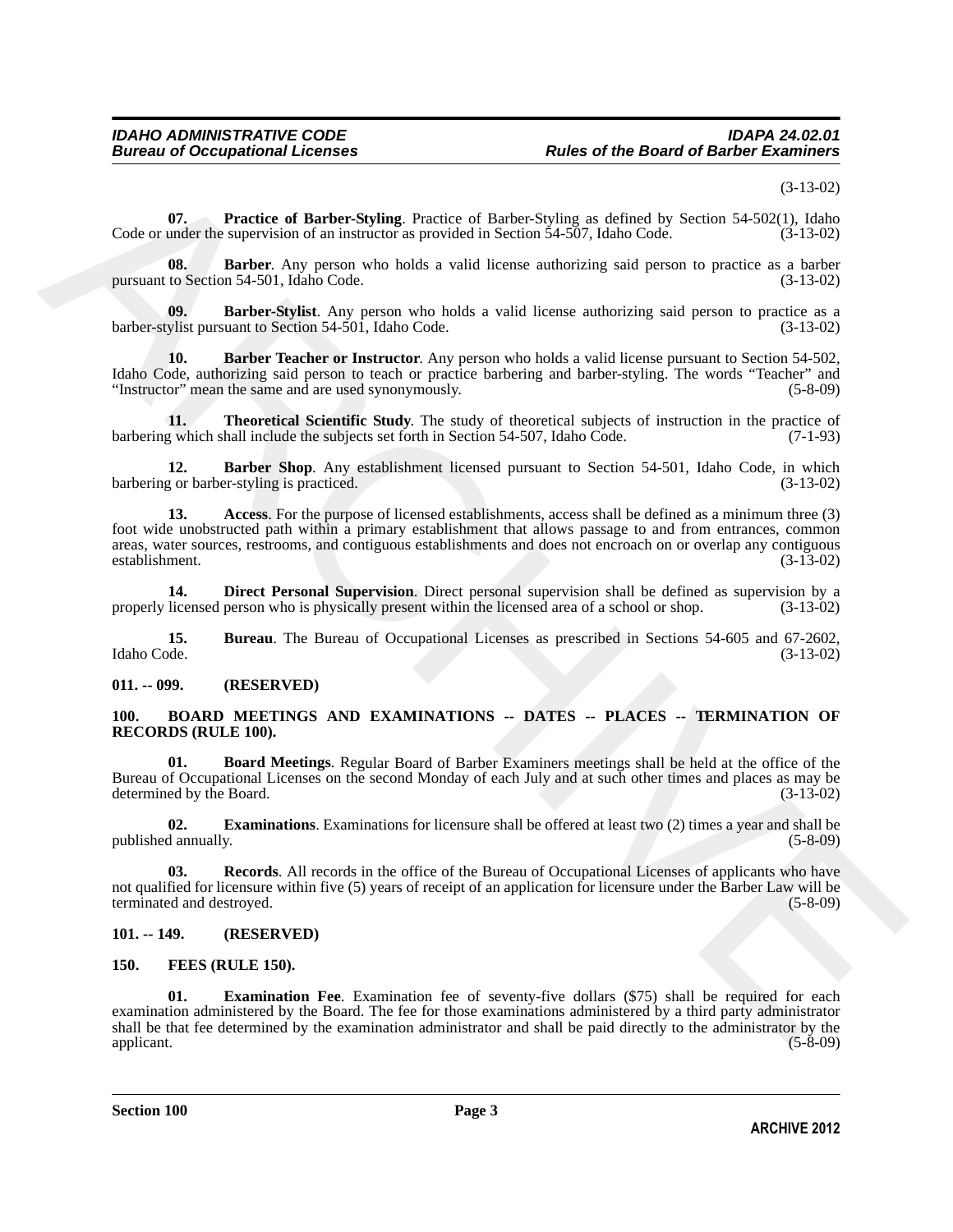# *IDAHO ADMINISTRATIVE CODE IDAPA 24.02.01*

<span id="page-3-15"></span><span id="page-3-14"></span>**02. Endorsement Fee**. Endorsement fee - eighty dollars (\$80). (7-1-93)

**03. Original Barber and Barber-Stylist License Fee**. Original Barber and Barber-Stylist License Fee - twenty-five dollars (\$25). (3-24-05)

**04.** Annual Renewal Fee for Barber and Barber-Stylist License. Annual renewal fee for Barber and tylist license - twenty-five dollars (\$25). Barber-Stylist license - twenty-five dollars (\$25).

<span id="page-3-16"></span><span id="page-3-13"></span><span id="page-3-12"></span>**05. Original Barbershop License Fee**. Original Barbershop license fee - fifty dollars (\$50). (3-18-99)

**06.** Annual Renewal Fee for Barbershop License. Annual renewal fee for Barbershop license - thirty \$30). (3-18-99) dollars  $(\$30)$ .

**07. Original License and Annual Renewal Fee For Barber College License**. Original license and annual renewal fee for Barber College license - two hundred dollars (\$200). (3-13-02)

<span id="page-3-20"></span><span id="page-3-18"></span><span id="page-3-17"></span>**08. Teacher Certificate Examination**. Teacher certificate examination - one hundred dollars (\$100). (7-1-93)

**09. Original Teacher License and Annual Renewal For Teacher License**. Original teacher license all renewal for teacher license - twenty-five dollars (\$25). and annual renewal for teacher license - twenty-five dollars  $(\$25)$ .

<span id="page-3-19"></span><span id="page-3-5"></span><span id="page-3-4"></span>**10. Renewal and Reinstatement of Licenses**. See Sections 54-518 and 67-2614, Idaho Code.(7-1-93)

<span id="page-3-0"></span>**151. -- 199. (RESERVED)**

#### <span id="page-3-1"></span>**200. APPLICATIONS (RULE 200).**

**Example 2** Endocrement For Fordcorence for eighty dollaris (850).<br>
A Christian Driveher and Barber-Skylist License For Original Barber-and Barber-Skylist License For Christian Endocretic Control and Figure Endors (1974)<br> **01. Complete Application for License**. All applications for license shall be made on forms furnished by the Bureau of Occupational Licenses and received in that office at least thirty (30) days prior to the date of examination. All information requested on the application together with any required supporting documentation and the required fees must be received by the Bureau of Occupational Licenses before any application will be considered complete. (3-13-02) complete. (3-13-02)

<span id="page-3-7"></span>**02. Photographs Required**. One (1) passport photograph taken within the six (6) months prior to on of the application, shall be provided. (Section 54-509, Idaho Code). (3-13-02) submission of the application, shall be provided. (Section 54-509, Idaho Code).

<span id="page-3-6"></span>**03. Licensed Barber Instructor Continued Education**. Every licensed barber instructor must obtain twenty (20) hours of continued education approved by the board within the twelve (12) months preceding license renewal application. No more than eight (8) hours credit may be obtained in seminars, trade shows, etc. (3-13-02)

#### <span id="page-3-2"></span>**201. -- 249. (RESERVED)**

#### <span id="page-3-8"></span><span id="page-3-3"></span>**250. EDUCATIONAL REQUIREMENTS AND EQUIVALENCY (RULE 250).**

<span id="page-3-11"></span>**01. High School Education**. The Idaho law as amended by the 1959 Session of the Idaho State Legislature requires that an applicant for license under Sections 54-506 and 54-512, Idaho Code, show proof of having at least two (2) years of high school education. This provision has been interpreted as satisfactory completion of the tenth grade - with eligibility to commence the eleventh grade. (3-13-02)

<span id="page-3-10"></span>**02. Equivalent Tenth Grade Education**. The Board will accept any test approved by the United States Department of Education for the purpose of determining equivalent tenth grade education. (4-5-00)

<span id="page-3-9"></span>**03. Degrees**. The Board will accept documents establishing admission to, or an associates, bachelors, or graduate degree from an accredited college or university for the purpose of determining equivalent tenth grade education. (5-8-09) education. (5-8-09)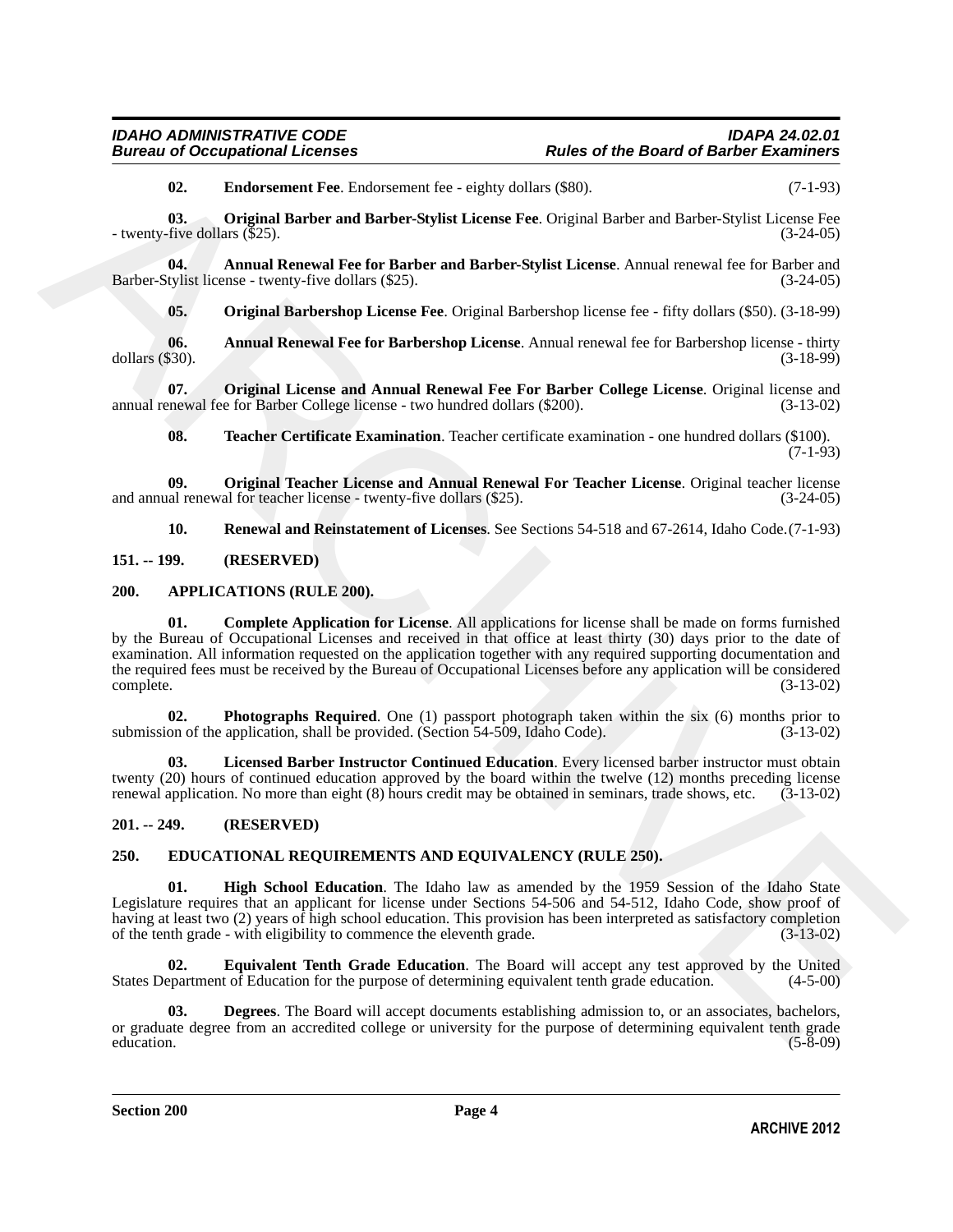<span id="page-4-6"></span>**04. Test Fees**. All fees required for any examinations to determine equivalence are the responsibility of the applicant. If an applicant takes the GED equivalence examination and receives an average cutting score of not less than thirty-five (35), with no category below a cutting score of thirty (30), he or she is considered to have the equivalent of a tenth grade education. (3-13-02)

### <span id="page-4-0"></span>**251. -- 299. (RESERVED)**

#### <span id="page-4-12"></span><span id="page-4-1"></span>**300. GRANDFATHER RIGHTS (RULE 300).**

Any person who held a current Idaho barber license on July 1, 2001 shall be issued an Idaho barber-stylist license upon written request to the Board and without payment of additional fees until June 30, 2003. (3-13-02)

#### <span id="page-4-2"></span>**301. -- 349. (RESERVED)**

#### <span id="page-4-3"></span>**350. ENDORSEMENT (RULE 350).**

#### <span id="page-4-8"></span><span id="page-4-7"></span>**01. Requirements for Licensure by Endorsement**. (3-13-02)

**a.** Applicants for license by endorsement under the provisions of Section 54-512, Idaho Code, must make application on the form provided by the Board and furnish proof of current license in another state or country, having requirements substantially equal to the requirements of Idaho, or who has a current license as a barber or barber-stylist in another state or country and has maintained that license for at least three (3) years immediately prior to making application in this state.

**b.** Certification of licensure must be completed and signed by the licensing agency of such other state, or country, and received in the office of the Bureau of Occupational Licenses directly from the licensing agency of such other state or country. (3-13-02) such other state or country.

**c.** Each applicant must provide official documentation of having met the education requirements as set forth in Section 54-506, Idaho Code. Documentation must be received in the office of the Bureau of Occupational<br>Licenses directly from the school registrar or other certifying entity. (3-13-02) Licenses directly from the school registrar or other certifying entity.

**d.** Applications for license by endorsement must be accompanied by the endorsement fee and the license fee. If the Idaho Barber Board finds that the applicant is ineligible for license by endorsement, but is eligible for license by examination, a refund may be made of the endorsement fee in excess of the required examination fee, and the applicant permitted to take the examination. (7-1-93) and the applicant permitted to take the examination.

<span id="page-4-9"></span>**e.** The board shall require all applicants for endorsement to sign an affidavit swearing under oath that they have fully reviewed and understand and will abide by the Idaho Barber Law, Title 54, Chapter 5, Idaho Code, and the Board's Rules, IDAPA 24.02.01, "Rules of the Board of Barber Examiners". (4-7-11)

**14.** Test Free, Minites and the required for any examination colorer and entropy to the respectively as the respectively of the proposition of the signal particle and the results of the free free free free free free free **02. Requirements for Licensure by Examination**. Credit of fifty (50) hours of instruction in an approved school of barbering, will be given for each three (3) months of practical experience as a licensed barber or a barber-stylist in another state, territory, possession or country. (Example: If a barber-stylist, is licensed in a state which does not have requirements equal to the requirements of Idaho, or for any other reason does not have endorsement with Idaho, such applicant is required to meet the educational requirements of Idaho.) If he has completed a course of one thousand six hundred (1,600) hours of instruction in a licensed school in such other state and has one (1) year of practical experience as a licensed barber-stylist, he is considered to have completed two hundred (200) hours of instruction in school, and is eligible to take the examination for Idaho barber-stylist license.

(3-13-02)

#### <span id="page-4-4"></span>**351. -- 399. (RESERVED)**

#### <span id="page-4-10"></span><span id="page-4-5"></span>**400. EXAMINATION (RULE 400).**

<span id="page-4-11"></span>**01.** Content and Passing Grade on Exam. The examination will consist of two (2) portions: theory and practical. An applicant must obtain at least a seventy-five percent  $(75%)$  grade on each portion to pass the examination.  $(4-7-11)$  $\alpha$  examination.  $(4-7-11)$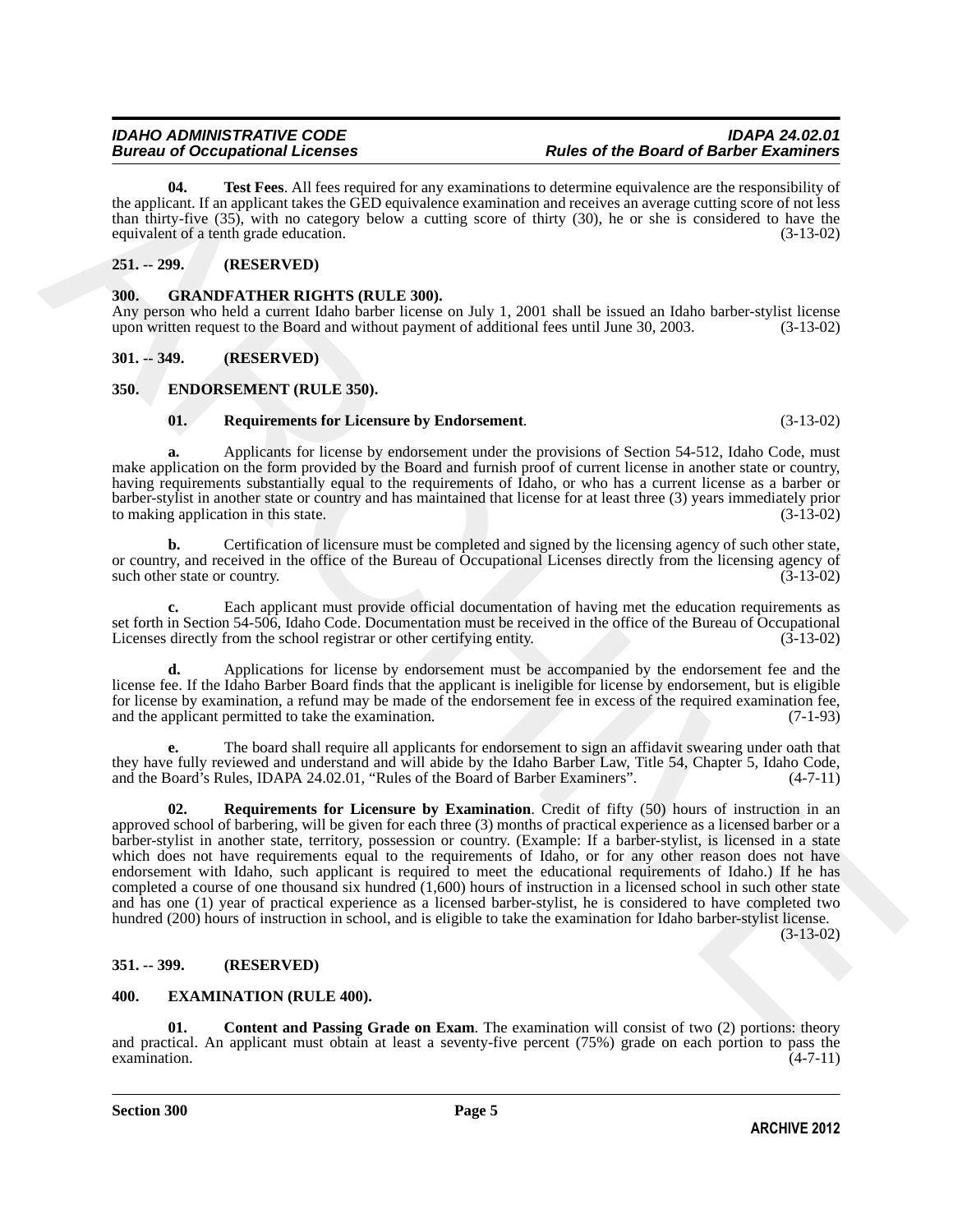<span id="page-5-5"></span>**02. Subjects on Exam**. The examination for licensure as a barber or barber-stylist shall consist of a: (3-13-02)

**a.** Practical demonstration of all or any combination of those services outlined in Section 54-502(2), Idaho Code, for barbers or Section 54-502(1), Idaho Code, for barber-stylists; and (3-13-02)

**b.** Written theory examination covering those topics outlined in Section 54-507(2), Idaho Code, for barbers or Section 54-507(1), Idaho Code, for barber-stylists. (4-7-11)

#### <span id="page-5-0"></span>**401. -- 449. (RESERVED)**

#### <span id="page-5-1"></span>**450. BARBER SHOP REQUIREMENTS (RULE 450).**

#### <span id="page-5-4"></span><span id="page-5-2"></span>**01. Primary Shop, Licensure and Operation Requirements**. (7-1-93)

**10.** Subjects on Risan, The examination for Keensare at a halver or harder or yield valid Consister's and<br>
10. Subjects of Procedure ARCHIVES (11.10)<br>
10. Subjects of Subscriptions of all or any contribution of those ser **a.** Application for a shop license shall be made on forms available from the Bureau and shall include plans and specifications complying with local ordinances and zoning requirements. All applications shall be submitted to the Idaho Barber Board for approval and a license must be issued before a new shop may open for business: (3-13-02) business;  $(3-13-02)$ 

**b.** There is a clearly defined and designated working floor space of adequate dimension to allow the safe and sanitary practice of barbering or barber-styling for all individual stations that may be in operation in addition to any restroom and access areas; (3-13-02)

**c.** Business other than cosmetology or barber shops, and living quarters shall be separated by solid ovable walls or partitions and solid closable doors; (3-13-02) and immovable walls or partitions and solid closable doors;

There is an approved hot and cold running water source and drainage systems with the perimeters of the primary shop and separate from the toilet facilities that is accessible and available also to any contiguous cosmetology or barber shop that may not have said facility within the defined area of the contiguous shop; (3-13-02)

**e.** The primary shop area does not overlap any portion of a contiguous or other primary shop designated area; (3-13-02)

**f.** There is access to restrooms facilities from within the building in which the shop is located; and (3-13-02)

**g.** Home shops must provide a separate outside entrance directly into the shop. All doors to a shop acent rooms shall be closed. (7-1-93) from adjacent rooms shall be closed.

#### <span id="page-5-3"></span>**02. Contiguous Shop, Licensure and Operation Requirements**. (7-1-93)

**a.** Application for a shop license shall be made on forms available from the Bureau and shall include plans and specifications complying with local ordinances and zoning requirements. All applications shall be submitted to the Idaho Barber Board for approval and a license must be issued before a new shop may open for business. (3-13-02) business.  $(3-13-02)$ 

**b.** The area licensed as a contiguous shop shall be contiguous by a minimum three (3) foot access to icensed as a primary cosmetology establishment or primary barber shop. (3-13-02) an area licensed as a primary cosmetology establishment or primary barber shop.

**c.** The licensed contiguous shop area shall not overlap any portion of another contiguous shop ed area.  $(3-13-02)$ designated area.

**d.** The licensed contiguous shop area shall provide adequate dimension to allow the safe and sanitary of barbering or barber-styling for all individual stations that may be in operation. (3-13-02) practice of barbering or barber-styling for all individual stations that may be in operation.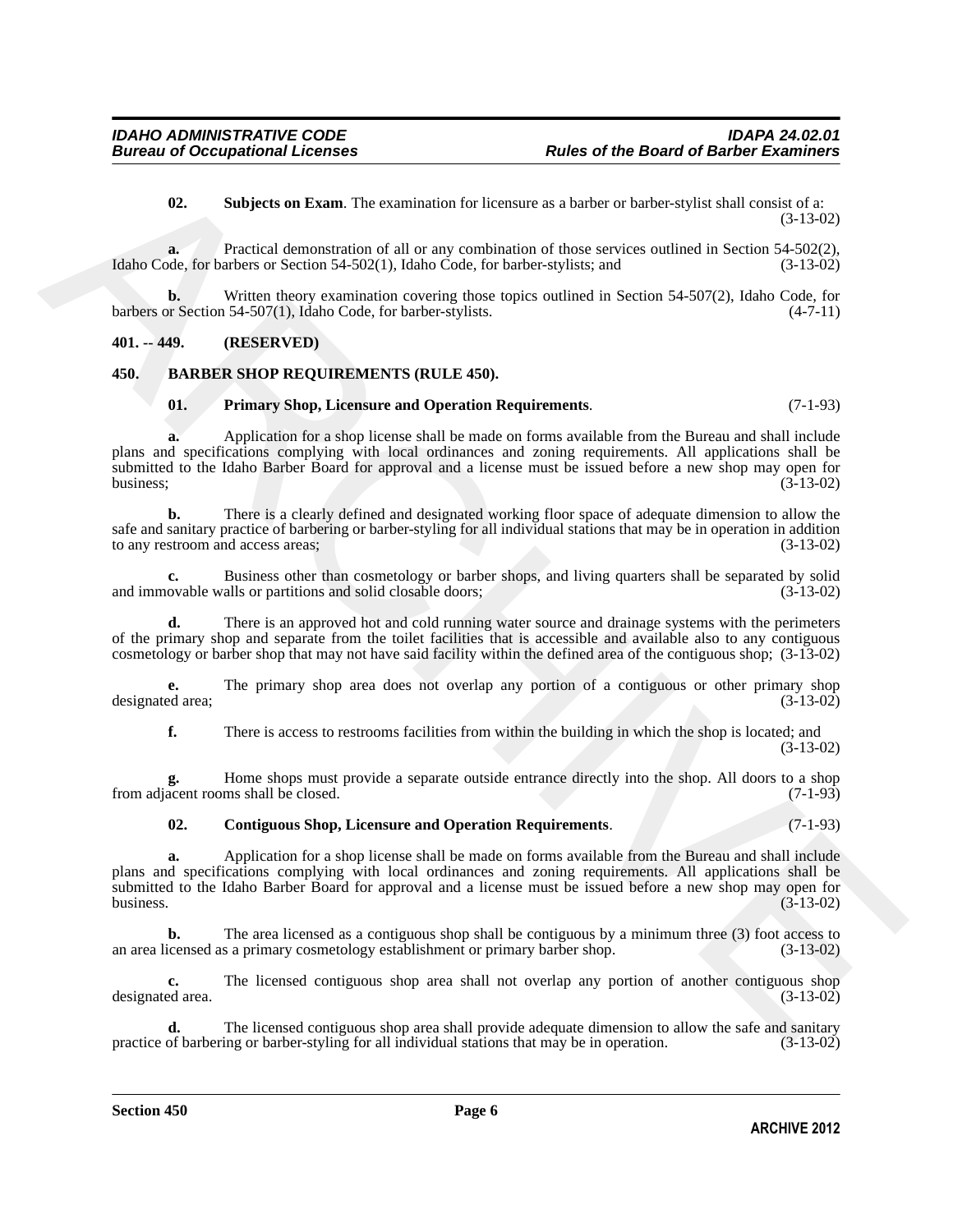<span id="page-6-2"></span>

| е. | There is access to restrooms from within the building. | $(7-1-93)$ |
|----|--------------------------------------------------------|------------|
|----|--------------------------------------------------------|------------|

#### **03. Barber Shop Changes in Ownership or Location**. (3-13-02)

**a.** Whenever a change of ownership or location of a primary or contiguous barber shop occurs, an original registration fee must be paid and compliance with all rules concerning a new establishment met, before a new license will be issued. SHOP LICENSES ARE NOT TRANSFERABLE.

**b.** Deletion of an owner from multiple ownership does not constitute a change in ownership.  $(7-1-93)$ 

**c.** Addition of an owner to multiple ownership constitutes a change in ownership. (7-1-93)

C. There is bases to pseudome from which the holiding.<br>
(3.1.45)<br>
(3.1.46)<br>
(3.1.4 Turbuch Shape is the procedure of conversion or Location of a primary or contiguous better shop corret, an<br>
signal  $R^2$  (3.140)<br>
(4.2.4 T **d.** Whenever any shop ceases operation at the licensed location, the owner(s) shall notify the Board in writing that the shop is out of business and the establishment license shall be submitted to the Bureau. A new primary or contiguous establishment license will not be issued for any location that is currently licensed as an establishment at the time of application. (3-13-02)

#### <span id="page-6-0"></span>**451. -- 499. (RESERVED)**

#### <span id="page-6-3"></span><span id="page-6-1"></span>**500. SCHOOLS (RULE 500).**

<span id="page-6-4"></span>**01. Barber College Instructor Requirements**. A barber college must be under the direct, personal ion of a registered barber instructor at all times. (7-1-93) supervision of a registered barber instructor at all times.

<span id="page-6-7"></span>**02. Out of State Barber College Requirements**. Barber colleges from out-of-state applying for approval must have licensed instructors in their schools and provide a course of instruction in those areas required in Section 54-507, Idaho Code. (3-13-02) Section 54-507, Idaho Code.

**03. Barber College Maximum Student Enrollment**. No barber college shall enroll more students than may be adequately supervised, based on the requirements of Section 54-507, Idaho Code. Students enrolled for instructor training shall not count as instructors for the purpose of the instructor/student ratio. (3-13-02 instructor training shall not count as instructors for the purpose of the instructor/student ratio.

#### <span id="page-6-6"></span><span id="page-6-5"></span>**04. Identification**. (7-1-93)

**a.** Each barber college shall advertise to the public that it is a barber college by displaying a sign which shall contain in letters not less than six inches (6") in height the words "Barber College" or "Barber School."  $(7-1-93)$ 

**b.** Each barber college shall display in a conspicuous place on its premises a sign stating that the work rein is done exclusively by students. (7-1-93) done therein is done exclusively by students.

**c.** Each barber college shall be separated completely from and have no connecting entrances with shops or other businesses other than licensed cosmetology schools. (3-13-02)

#### <span id="page-6-8"></span>**05. Sanitation**. (7-1-93)

**a.** Each barber college shall post in a conspicuous place on its premises for the public's information a copy of the rules governing sanitary conditions of barber shops and schools adopted by the Board. Each college shall require strict compliance by its students to the barber laws and rules. (3-13-02) require strict compliance by its students to the barber laws and rules.

**b.** Any violation of Section 54-507, Idaho Code, or these rules by a barber college shall be cause for disciplinary action against the school license or, the revocation of approval in the case of an out of state school, by the Board. Any action by the Idaho State Barber Board for the revocation of a barber schools license or approval shall be in accordance with the provisions set forth in Sections 54-507 and 54-521, Idaho Code. (3-13-02)

Each barber college shall have adequate space, ventilation and lighting to allow for the safe and n of all phases of barbering and barber-styling as approved by the Board. (3-13-02) sanitary instruction of all phases of barbering and barber-styling as approved by the Board.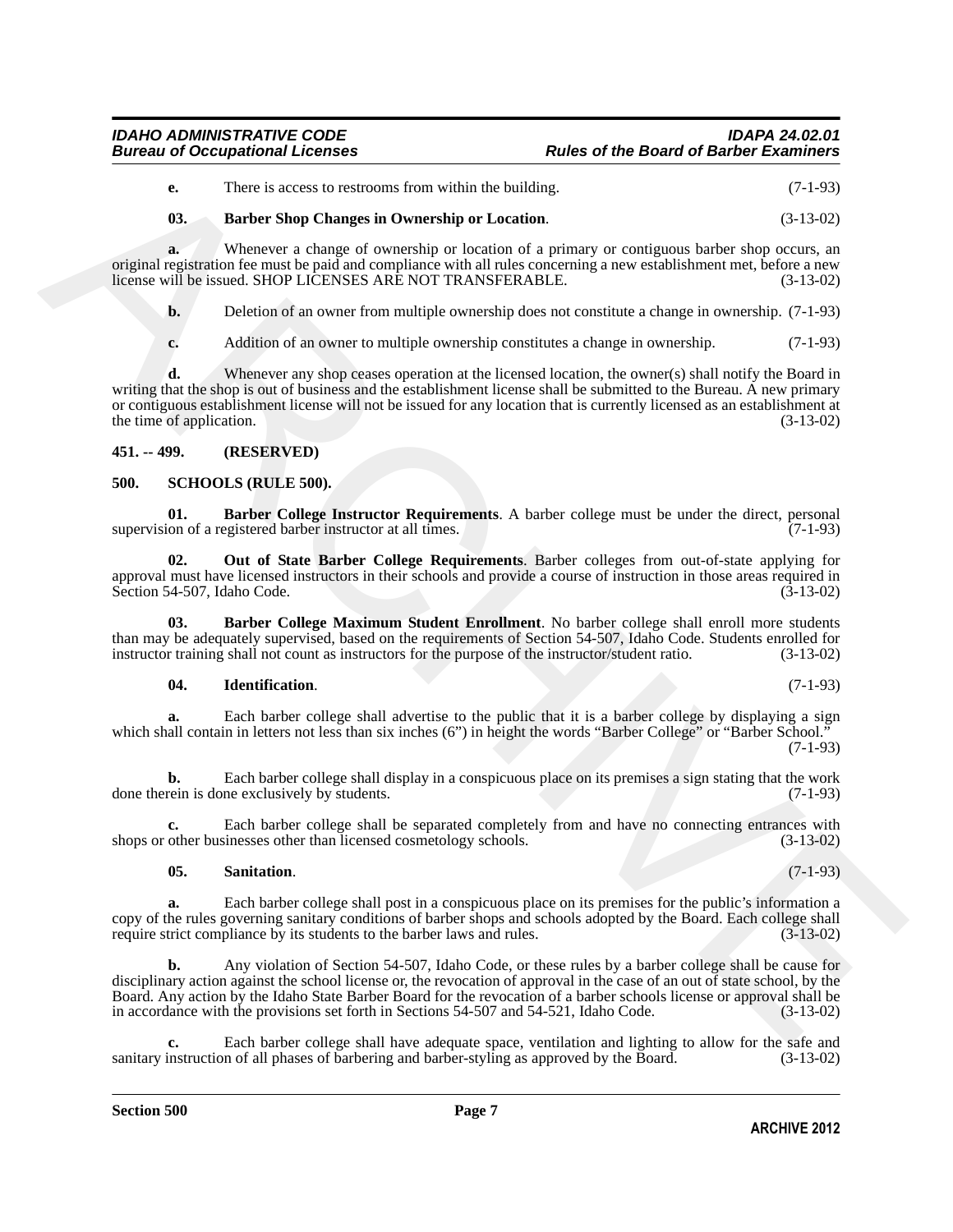**d.** Each barber college shall provide one (1) restroom for men and one (1) restroom for women. Each restroom shall include a sink with hot and cold running water and approved drainage system. (3-13-02)

<span id="page-7-4"></span>**06.** Space Required. Each barber college shall have within the premises in which it is located adequate of facilities to safely accommodate all students, instructors, and customers. (3-13-02) space and facilities to safely accommodate all students, instructors, and customers.

<span id="page-7-0"></span>**07. Barber Chair Required**. Each barber chair in each such college shall be of such construction that it may be readily cleaned and it shall be mechanically workable and in good working order. Space between barber chairs, and the workstand or wall, shall be adequate so that no student will be hampered in the performance of his work. Compliance with the requirements of this subsection shall be subject to the determination of the Board and its approval. (7-1-93) approval. (7-1-93)

<span id="page-7-2"></span>**08. Equipment Requirements**. Each barber college shall have, within the premises in which it is located, adequate equipment, materials, and facilities to provide a complete course of instruction in all phases of barbering and barber-styling. (3-13-02)

**a.** Classroom and training areas - The classroom and training areas shall be equipped with sufficient seating capacity and work stations for all enrolled students. (3-13-02)

**b.** Each barber college shall furnish each student upon enrollment, a copy of the Barber Laws and (3-13-02)  $Rules.$  (3-13-02)

<span id="page-7-5"></span>**09. Textbooks**. Schools shall use texts that cover all phases of barbering and barber-styling. (3-13-02)

### <span id="page-7-1"></span>**10. Curriculum -- Hours -- Theory -- Work Inspected -- Attendance -- School Examination**.

(7-1-93)

**a.** Each barber college shall meet the requirements for admission of students as set forth in Sections nd 54-507, Idaho Code, and in these rules. (7-1-93) 54-506 and 54-507, Idaho Code, and in these rules.

reaction distribution to the state of the three states (1) teament for men and one (1) restrictes the state of the state of the state of the state of the state of the state of the state of the state of the state of the st **b.** Each barber college curriculum shall consist of not less than nine hundred (900) hours for barbers and one thousand eight hundred (1,800) hours for barber-stylists. Barber students must document satisfactory completion of the entire barber curriculum and graduation from a licensed or approved school before being eligible for the Idaho Barber examination. Barber-styling students must document satisfactory completion of the entire barber-styling curriculum and graduation from a licensed or approved school before being eligible for the Idaho barber-styling examination. The daily schedule of each student shall consist of at least one (1) clock hour of theoretical study or one (1) hour of clinical demonstration in a classroom. (3-13-02) theoretical study or one  $(1)$  hour of clinical demonstration in a classroom.

**c.** Each barber college shall submit complete curriculums for barbering and barber-styling and a school catalog on an annual basis with the application for license renewal to the Board for its approval. If there are no changes in the curriculum or catalog during the previous year, the school may submit a letter of explanation to the Board in place of the curriculum or catalog. (3-13-02)

**d.** Each barber college shall require attendance in all subjects. No Patron shall be released from a chair after being served by a student until all the work performed by the student has been thoroughly inspected and approved by an instructor. (4-5-00) approved by an instructor.

**e.** Each barber college shall issue a certificate of graduation to each student after satisfactory on of their course of instruction. (3-13-02) completion of their course of instruction.

### <span id="page-7-3"></span>**11. Records Required of Colleges of Barbering**. (7-1-93)

**a.** Schools shall maintain monthly progress records of instruction for each student as established by school policy and procedures that will show daily attendance and academic grades of instructional progress.

(3-13-02)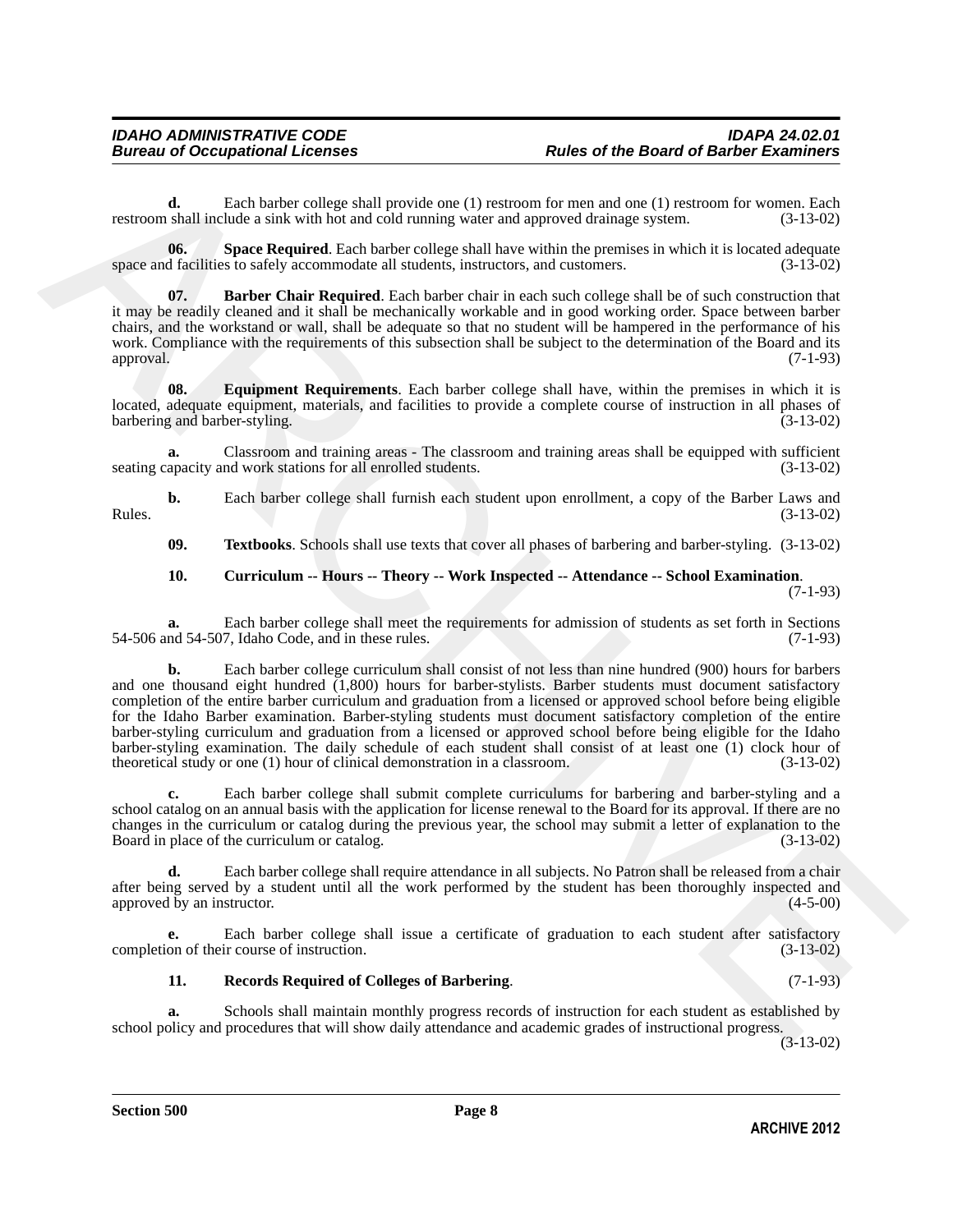| i.   | Haircut.                             | $(3-13-02)$ |
|------|--------------------------------------|-------------|
| ii.  | Blow dry (does not include haircut). | $(3-13-02)$ |
| iii. | Shampoo.                             | $(3-13-02)$ |
| iv.  | Shave or Beard Trim.                 | $(3-13-02)$ |
| V.   | Facial or Massage.                   | $(3-13-02)$ |
| vi.  | Hair or Scalp Treatment.             | $(3-13-02)$ |
| vii. | Curling Iron.                        | $(3-13-02)$ |
|      |                                      |             |

|                | $\mathbf{b}$ . | Progress records shall be signed and dated by the student and a school official and a copy of the<br>signed and dated record shall be provided to the student. The school shall maintain these records for a period of five<br>(5) years following completion or termination of the student's instruction. These records are subject to inspection by<br>the board or its agents at any time. | $(5-8-09)$  |
|----------------|----------------|-----------------------------------------------------------------------------------------------------------------------------------------------------------------------------------------------------------------------------------------------------------------------------------------------------------------------------------------------------------------------------------------------|-------------|
|                | c.             | The information shown on the progress record forms are to be transferred to a Student Record of<br>Instruction form and provided to the student and maintained by the school for five (5) years.                                                                                                                                                                                              | $(5-8-09)$  |
|                | d.             | Each school will be inspected periodically by an agent of the Bureau of Occupational Licenses.                                                                                                                                                                                                                                                                                                | $(7-1-93)$  |
|                | e.             | When a student's course of instruction at a school has been completed or terminated, the completed<br>operations, and number of hours of instruction are to be recorded by the school on the Record of Instruction Form.<br>This form shall be provided to the student and maintained by the school for five (5) years.                                                                       | $(5-8-09)$  |
| the following: | f.             | A record of the operations completed by each barber student shall be maintained and include all of                                                                                                                                                                                                                                                                                            | $(3-13-02)$ |
|                | i.             | Haircut.                                                                                                                                                                                                                                                                                                                                                                                      | $(3-13-02)$ |
|                | ii.            | Blow dry (does not include haircut).                                                                                                                                                                                                                                                                                                                                                          | $(3-13-02)$ |
|                | iii.           | Shampoo.                                                                                                                                                                                                                                                                                                                                                                                      | $(3-13-02)$ |
|                | iv.            | Shave or Beard Trim.                                                                                                                                                                                                                                                                                                                                                                          | $(3-13-02)$ |
|                | V.             | Facial or Massage.                                                                                                                                                                                                                                                                                                                                                                            | $(3-13-02)$ |
|                | vi.            | Hair or Scalp Treatment.                                                                                                                                                                                                                                                                                                                                                                      | $(3-13-02)$ |
|                | vii.           | Curling Iron.                                                                                                                                                                                                                                                                                                                                                                                 | $(3-13-02)$ |
| grade.         | viii.          | Hygiene and Sanitation shall be taught on a continuing basis and indicated on the report form by a                                                                                                                                                                                                                                                                                            | $(7-1-93)$  |
|                |                | A record of the operations completed by each barber-styling student shall be maintained and<br>include all of the following:                                                                                                                                                                                                                                                                  | $(3-13-02)$ |
|                | i.             | Haircut.                                                                                                                                                                                                                                                                                                                                                                                      | $(3-13-02)$ |
|                | ii.            | Style/blow dry (does not include haircut).                                                                                                                                                                                                                                                                                                                                                    | $(3-13-02)$ |
|                | iii.           | Shampoo.                                                                                                                                                                                                                                                                                                                                                                                      | $(3-13-02)$ |
|                | iv.            | Permanent Wave.                                                                                                                                                                                                                                                                                                                                                                               | $(3-13-02)$ |
|                | V.             | Shave or Beard Trim.                                                                                                                                                                                                                                                                                                                                                                          | $(3-13-02)$ |
|                | vi.            | Facial or Massage.                                                                                                                                                                                                                                                                                                                                                                            | $(3-13-02)$ |
|                | vii.           | Color/Bleach/Rinse.                                                                                                                                                                                                                                                                                                                                                                           | $(3-13-02)$ |
|                | viii.          | Hair or Scalp Treatment.                                                                                                                                                                                                                                                                                                                                                                      | $(3-13-02)$ |
|                | ix.            | Curling Iron.                                                                                                                                                                                                                                                                                                                                                                                 | $(3-13-02)$ |
|                |                |                                                                                                                                                                                                                                                                                                                                                                                               |             |

x. Hygiene and Sanitation shall be taught on a continuing basis and indicated on the report form by a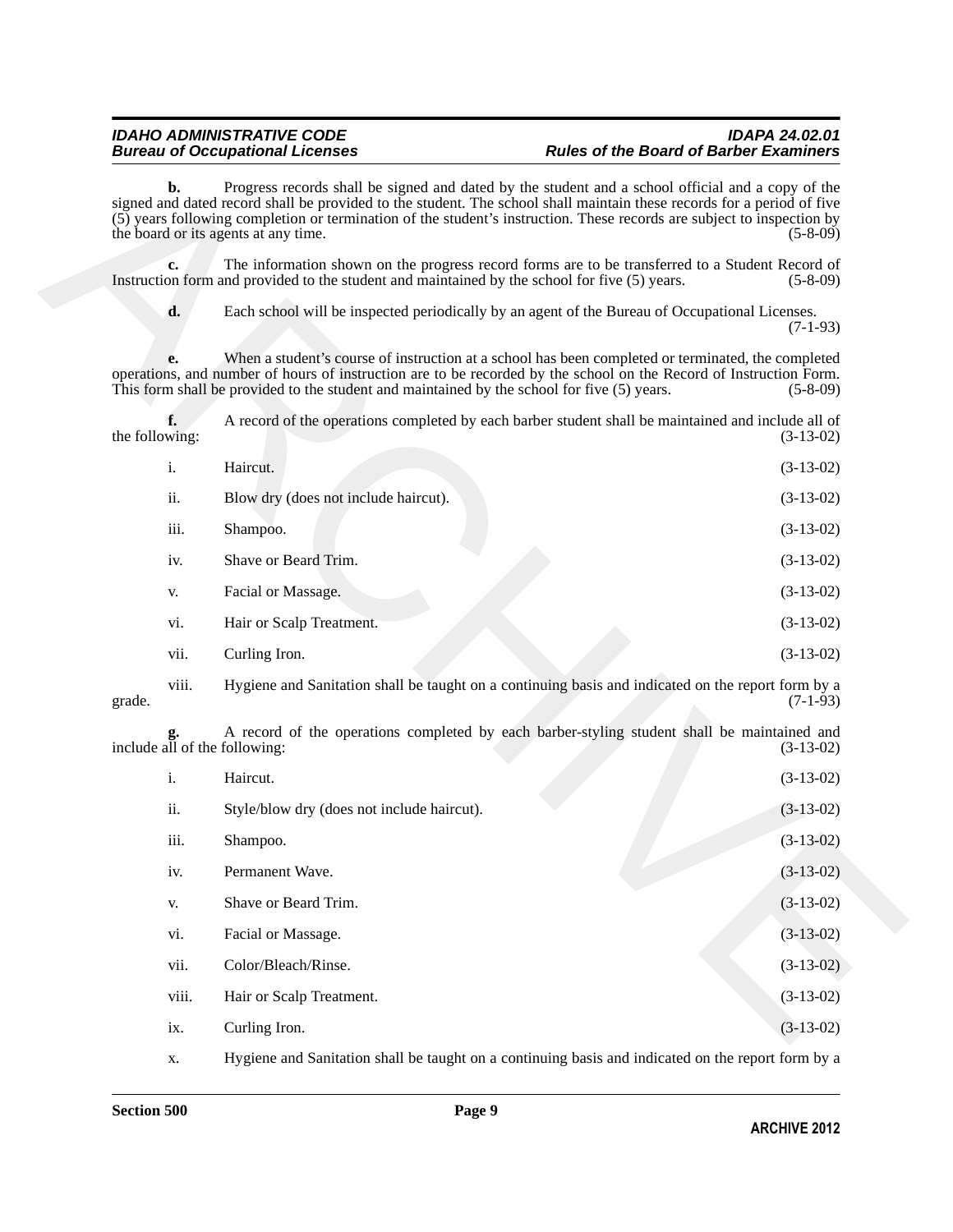<span id="page-9-13"></span>grade. (3-13-02)

### <span id="page-9-0"></span>**501. TEACHING STAFF (RULE 501).**

<span id="page-9-16"></span>**01. Qualifications of Instructor**. No person shall teach or be employed to teach in any barber school within the state who at the time of rendering such service is not a holder of an instructor's license. (3-13-02)

<span id="page-9-17"></span>**02.** Scope of Instruction. An instructor shall teach only those areas of practice for which the instructor is licensed.  $(3-13-02)$ is licensed.  $(3-13-02)$ 

<span id="page-9-15"></span>**03.** Number of Instructors Requirement. One (1) instructor must be employed and physically in the school for each twenty (20) students or fractional part thereof. (4-7-11) present in the school for each twenty (20) students or fractional part thereof.

<span id="page-9-14"></span>**Licensed Instructors**. Only those persons holding a valid instructors license shall count toward the instructor/student ratio. Persons holding cosmetology instructor licenses shall count toward the instructor student ratio only when teaching under the direct personal supervision of a licensed barber instructor. (3-13-02)

#### <span id="page-9-1"></span>**502. -- 549. (RESERVED)**

#### <span id="page-9-3"></span><span id="page-9-2"></span>**550. INSPECTION AND SANITARY RULES. (RULE 550).**

<span id="page-9-8"></span>Each cosmetological establishment and school of cosmetology and barber shop and school of barbering is subject to inspection by agents of the board or bureau in accordance with the following rules (reference Section 54-824, and 54-<br>524, Idaho Code). Grade score is indicated by number following rule. (7-1-93) 524, Idaho Čode). Grade score is indicated by number following rule.

grade.<br> **S1. TEACHIVE STATE (RULE S10.**<br> **S1.** (3.15.05)<br> **S1.** (3.15.05)<br> **S1.** (3.16.05)<br> **C1.16.** (3.16.05)<br> **C1.16.** (3.16.05)<br> **C1.16.** (3.16.05)<br> **C1.16.** (3.16.05)<br> **C2.** Some of hestrochom scenarios that there is **01. Premises**. All shops and schools shall be open to inspection during business hours to authorized agents of the Cosmetology/Barber Boards. Shops and schools must be separated from living areas by substantial walls and/or closable doors. All shops and schools must be maintained in an orderly manner and shall be heated, lighted, and ventilated so as to be safe and comfortable to the operators and patrons. Score - 5 (7-1-98)

<span id="page-9-5"></span>**02. Floors, Walls, and Ceilings**. Floors, walls, ceilings, furniture, and all other fixtures shall be kept in good repair at all times. Score - 5 clean and in good repair at all times. Score  $-5$ 

<span id="page-9-6"></span>**Instrument Cleaning**. All instruments used by operators shall be thoroughly cleaned after each use and prior to storage and/or sanitation. Score - 15 (7-1-98)

<span id="page-9-7"></span>**04. Instrument Sanitation**. All instruments used by operators shall be sanitized, after cleaning and prior to use, with a sanitizing agent registered by the Environmental Protection Agency as Hospital Grade or better. Every precaution shall be taken to prevent the transfer of disease-causing pathogens from person to person. Score - 15 (7-1-98)

<span id="page-9-10"></span>**05. Towels**. Clean towels shall be used for each patron served. A clean paper or cloth neckband shall be used to provide a sanitary barrier which shall be maintained between each patron's neck and all multi-use capes. Paper towels and paper neckstrips shall be disposed of after one (1) use. Score - 5 (7-1-98)

<span id="page-9-9"></span>**06.** Storage of Equipment. All instruments, towels, and linens shall be stored in clean, closed drawers, and/or containers after they are cleaned and sanitized. Score - 5 (7-1-98) cabinets, drawers, and/or containers after they are cleaned and sanitized. Score  $-5$ 

**Dispensers**. All solutions and/or compounds shall be maintained and dispensed in a sanitary manner. All single-use applicators shall be disposed of after one (1) use. Paraffins, waxes and all other solutions and/ or compounds shall be maintained free of any foreign contaminants. Score - 5 (7-1-98) or compounds shall be maintained free of any foreign contaminants. Score - 5

<span id="page-9-12"></span><span id="page-9-11"></span><span id="page-9-4"></span>**08.** Uniforms. All clothing worn by operators shall be clean and washable. Score - 5 (7-1-98)

**09. Water Supply**. Water supplies shall be from an approved source. Sufficient basins with hot and cold running water, approved drainage systems, soap and single-use towels shall be conveniently located within the work area. Every operator and/or student shall wash their hands prior to providing service to any patron. Score - 10

(7-1-98)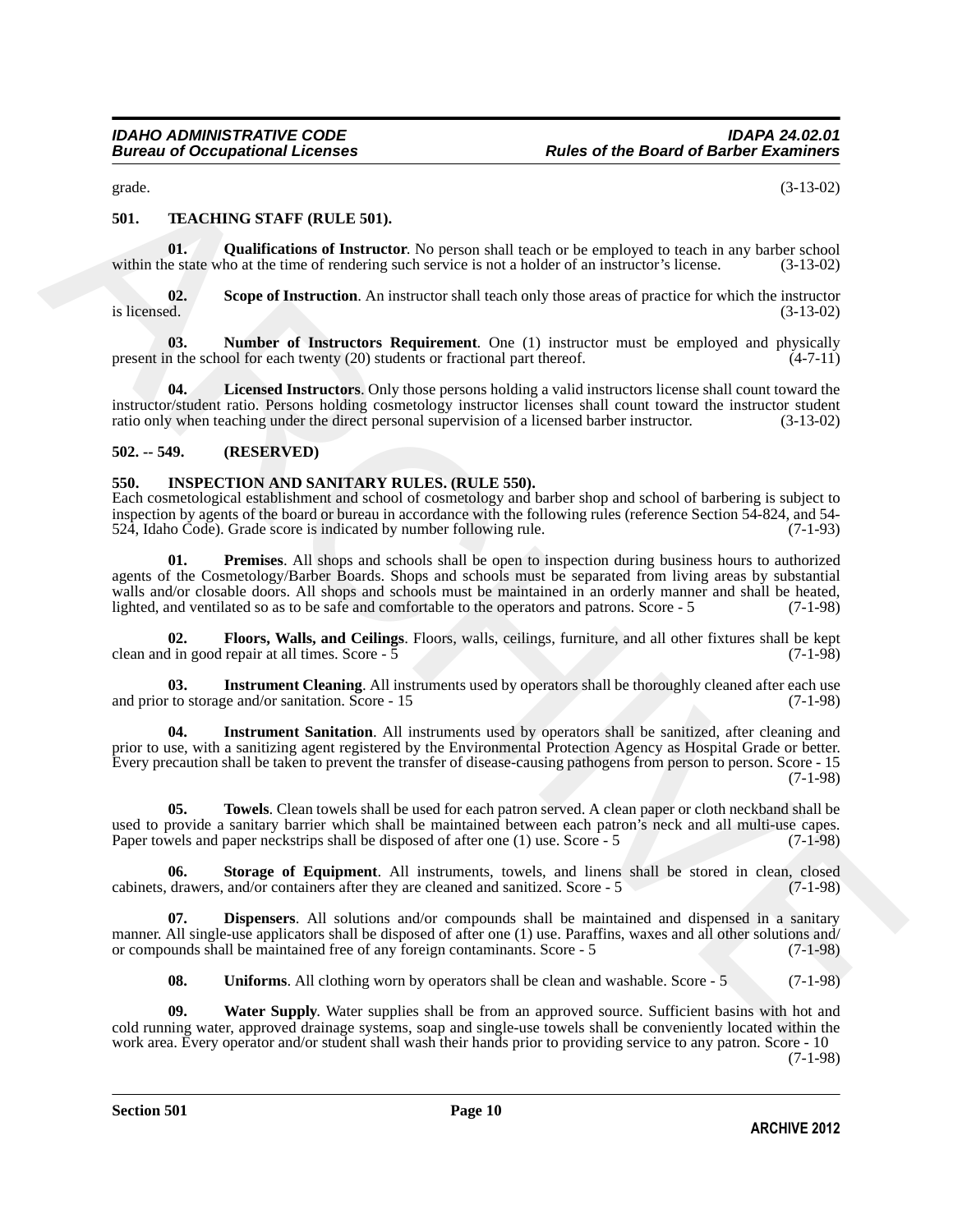<span id="page-10-7"></span><span id="page-10-6"></span><span id="page-10-5"></span>

| 10.                                                                                                                                                                                                                                                                                                                                                                                  | Toilet Facilities. Clean adequate and convenient toilet facilities located and accessible from within                |
|--------------------------------------------------------------------------------------------------------------------------------------------------------------------------------------------------------------------------------------------------------------------------------------------------------------------------------------------------------------------------------------|----------------------------------------------------------------------------------------------------------------------|
| the building where the shop or school is located, shall be available for use by operators and patrons. A basin with hot<br>and cold running water, approved drainage systems, soap and single-use towels shall be provided within said<br>facilities. Score - 10                                                                                                                     | $(7-1-98)$                                                                                                           |
| 11.<br>premises. No animals are allowed in shops or schools except those animals trained to provide service to the<br>physically impaired. Score - 5                                                                                                                                                                                                                                 | Safety. Each shop and school shall have a clearly identifiable first-aid kit readily accessible on the<br>$(7-1-98)$ |
| 12.<br>must be under the direct supervision of a licensed operator. A current shop and/or school license, valid operator<br>license(s) or permit(s), a copy of these rules, and a valid classification card shall be conspicuously displayed in the<br>work area of each shop and/or school for the information of operators, board agents, and the public in general.<br>Score - 15 | Licenses and Certificates. All shops and schools must be licensed prior to their operation and<br>$(7-1-98)$         |
| 13.<br>classification as follows: $100\% - 90\% =$ "A"; $89\% - 80\% =$ "B"; $79\% - 0\% =$ "C." The "C" classification denotes an<br>unacceptable rating and improvements are required within thirty (30) days for continued operation.                                                                                                                                             | Classification of Shops and Schools. Following an inspection, each shop and school will receive<br>$(7-1-98)$        |
| <b>IDAHO BOARD OF BARBER EXAMINERS</b><br><b>Bureau of Occupational Licenses</b><br>Owhyee Plaza, 1109 Main Street, Suite 200<br>Boise, Idaho 83702                                                                                                                                                                                                                                  | $(7-1-93)$                                                                                                           |
| (RESERVED)<br>$551. - 574.$                                                                                                                                                                                                                                                                                                                                                          |                                                                                                                      |
|                                                                                                                                                                                                                                                                                                                                                                                      |                                                                                                                      |
| 575.<br>DISCIPLINE (RULE 575).                                                                                                                                                                                                                                                                                                                                                       |                                                                                                                      |
|                                                                                                                                                                                                                                                                                                                                                                                      |                                                                                                                      |
| 01.<br><b>Proposed Fines.</b>                                                                                                                                                                                                                                                                                                                                                        |                                                                                                                      |
| <b>VIOLATION</b>                                                                                                                                                                                                                                                                                                                                                                     | <b>MAXIMUM FINE</b><br>(each violation)                                                                              |
| Operating An Unlicensed Establishment/School.                                                                                                                                                                                                                                                                                                                                        |                                                                                                                      |
| Includes: Failure to obtain original license (includes change of ownership or location);                                                                                                                                                                                                                                                                                             | \$ 500                                                                                                               |
| Failure to renew license;                                                                                                                                                                                                                                                                                                                                                            | \$250                                                                                                                |
| <b>Unlicensed Practice.</b>                                                                                                                                                                                                                                                                                                                                                          |                                                                                                                      |
| Includes: Failure to renew license;                                                                                                                                                                                                                                                                                                                                                  | \$250                                                                                                                |
| Practice beyond the scope of license/permit;                                                                                                                                                                                                                                                                                                                                         | \$250                                                                                                                |
| Practice with an altered license/permit.                                                                                                                                                                                                                                                                                                                                             | \$1,000                                                                                                              |
| <b>Allowing Unlicensed Practice.</b><br>Includes: Owners, Employees, Renters/Leasees, Partners, Family Members,<br>Others.                                                                                                                                                                                                                                                           | \$1,000                                                                                                              |
| Practice In An Unlicensed Establishment.                                                                                                                                                                                                                                                                                                                                             |                                                                                                                      |
| Includes: Owners, Employees, Renters/Leasees, Partners, Family Members,<br>Others.                                                                                                                                                                                                                                                                                                   | \$250                                                                                                                |
| Failing To Allow The Inspection Of An Establishment.                                                                                                                                                                                                                                                                                                                                 |                                                                                                                      |
| Includes: Failure to admit investigator during business hours;                                                                                                                                                                                                                                                                                                                       |                                                                                                                      |
| Obstructing/hindering the inspection process;                                                                                                                                                                                                                                                                                                                                        | \$1,000                                                                                                              |
| Threatening or exerting physical harm to investigators;<br>Allowing acts of obstruction or harm to occur.                                                                                                                                                                                                                                                                            |                                                                                                                      |

## <span id="page-10-4"></span><span id="page-10-3"></span><span id="page-10-2"></span><span id="page-10-1"></span><span id="page-10-0"></span>**01. Proposed Fines**.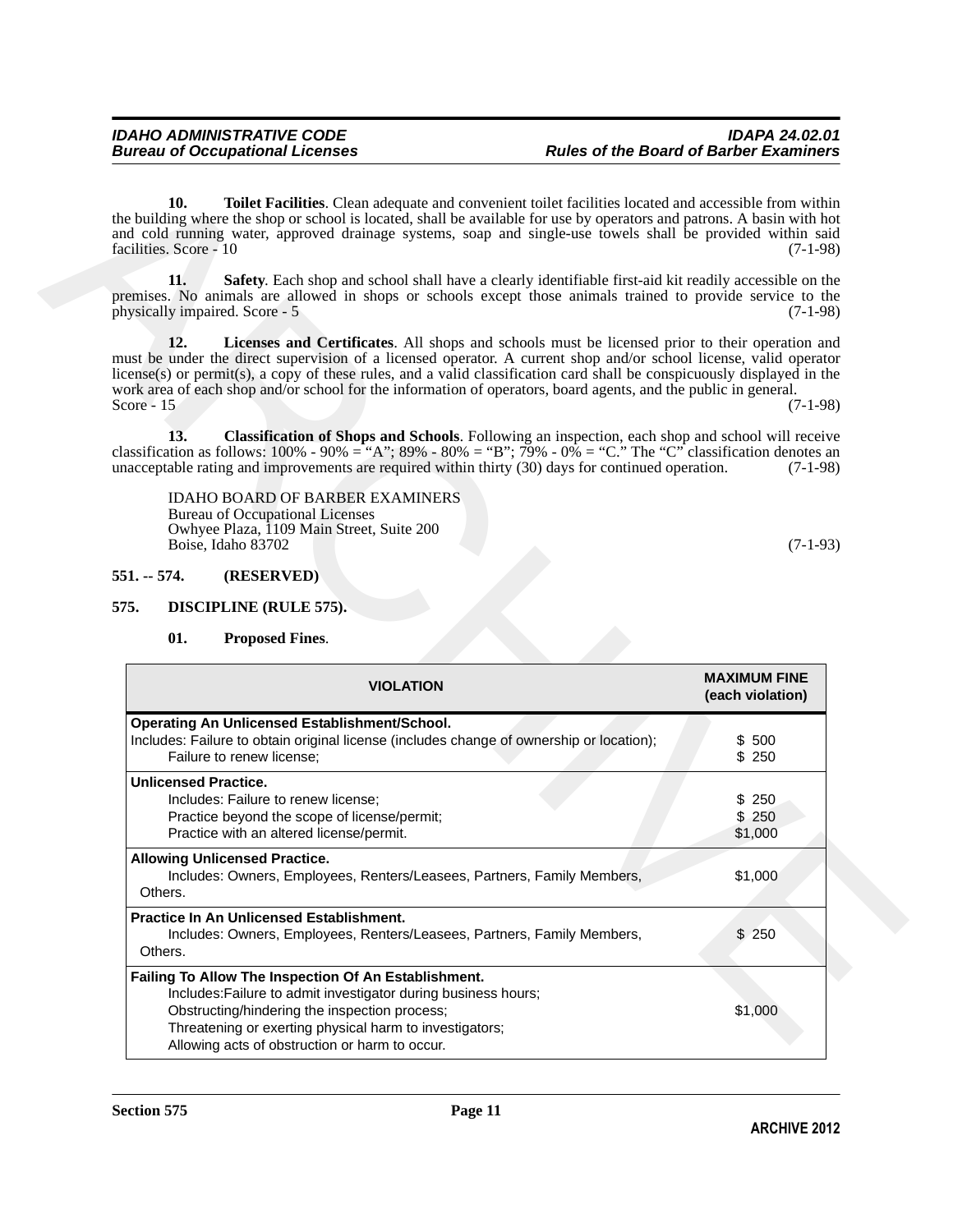| Failing To Correct Unacceptable Conditions Within 30 Days.<br>Includes: Failure to separate other business/living areas;<br>Failure to maintain floors, walls, ceilings in good repair;<br>Failure to adequately clean instruments;<br>Failure to adequately sanitize instruments;<br>Failure to use clean towels;<br>Failure to maintain sanitary barrier with multi-use capes;<br>Failure to appropriately store instruments/equipment;<br>Failure to appropriately maintain/dispense products;<br>\$250<br>Failure to wear clean washable clothing;<br>Failure to maintain approved water supply;<br>Failure to maintain approved toilet facilities;<br>Failure to wash hands prior to service;<br>Failure to provide first aid kits;<br>Failure to keep pets or birds out of establishment;<br>Failure to prevent fire or safety hazard;<br>Failure to conspicuously display required certificates;<br>Failure to conspicuously display required licenses.<br>$(3-18-99)$<br>02.<br>Fine in Addition to Other Discipline. In addition to the above schedule of fines, the Board may<br>impose a fine of up to one thousand dollars $(\$1000)$ in addition to the revocation, suspension, or refusal to issue of<br>any certificate or license and may recover the costs and fees incurred in the investigation and prosecution of a license<br>for the violation of any provision of the licensure act.<br>Costs and Fees in Disciplinary Proceeding. The Board may order all licensed practitioners to pay<br>03.<br>the costs and fees incurred by the Board in the investigation or prosecution of the licensee for violation of Section 54-<br>516, Idaho Code.<br>(RESERVED)<br>RULEMAKING HISTORY PRIOR TO JULY 1, 1993 (RULE 600).<br>AS ADOPTED April 20, 1992; EFFECTIVE May 11, 1992; REISSUED July 1, 1993.<br>(RESERVED) |                                        | <b>VIOLATION</b> | <b>MAXIMUM FINE</b><br>(each violation) |
|------------------------------------------------------------------------------------------------------------------------------------------------------------------------------------------------------------------------------------------------------------------------------------------------------------------------------------------------------------------------------------------------------------------------------------------------------------------------------------------------------------------------------------------------------------------------------------------------------------------------------------------------------------------------------------------------------------------------------------------------------------------------------------------------------------------------------------------------------------------------------------------------------------------------------------------------------------------------------------------------------------------------------------------------------------------------------------------------------------------------------------------------------------------------------------------------------------------------------------------------------------------------------------------------------------------------------------------------------------------------------------------------------------------------------------------------------------------------------------------------------------------------------------------------------------------------------------------------------------------------------------------------------------------------------------------------------------------------------------------------------------------------------------------------------------------------------------------|----------------------------------------|------------------|-----------------------------------------|
|                                                                                                                                                                                                                                                                                                                                                                                                                                                                                                                                                                                                                                                                                                                                                                                                                                                                                                                                                                                                                                                                                                                                                                                                                                                                                                                                                                                                                                                                                                                                                                                                                                                                                                                                                                                                                                          |                                        |                  |                                         |
|                                                                                                                                                                                                                                                                                                                                                                                                                                                                                                                                                                                                                                                                                                                                                                                                                                                                                                                                                                                                                                                                                                                                                                                                                                                                                                                                                                                                                                                                                                                                                                                                                                                                                                                                                                                                                                          |                                        |                  |                                         |
|                                                                                                                                                                                                                                                                                                                                                                                                                                                                                                                                                                                                                                                                                                                                                                                                                                                                                                                                                                                                                                                                                                                                                                                                                                                                                                                                                                                                                                                                                                                                                                                                                                                                                                                                                                                                                                          |                                        |                  |                                         |
|                                                                                                                                                                                                                                                                                                                                                                                                                                                                                                                                                                                                                                                                                                                                                                                                                                                                                                                                                                                                                                                                                                                                                                                                                                                                                                                                                                                                                                                                                                                                                                                                                                                                                                                                                                                                                                          |                                        |                  |                                         |
|                                                                                                                                                                                                                                                                                                                                                                                                                                                                                                                                                                                                                                                                                                                                                                                                                                                                                                                                                                                                                                                                                                                                                                                                                                                                                                                                                                                                                                                                                                                                                                                                                                                                                                                                                                                                                                          |                                        |                  |                                         |
|                                                                                                                                                                                                                                                                                                                                                                                                                                                                                                                                                                                                                                                                                                                                                                                                                                                                                                                                                                                                                                                                                                                                                                                                                                                                                                                                                                                                                                                                                                                                                                                                                                                                                                                                                                                                                                          |                                        |                  |                                         |
|                                                                                                                                                                                                                                                                                                                                                                                                                                                                                                                                                                                                                                                                                                                                                                                                                                                                                                                                                                                                                                                                                                                                                                                                                                                                                                                                                                                                                                                                                                                                                                                                                                                                                                                                                                                                                                          |                                        |                  |                                         |
|                                                                                                                                                                                                                                                                                                                                                                                                                                                                                                                                                                                                                                                                                                                                                                                                                                                                                                                                                                                                                                                                                                                                                                                                                                                                                                                                                                                                                                                                                                                                                                                                                                                                                                                                                                                                                                          |                                        |                  |                                         |
|                                                                                                                                                                                                                                                                                                                                                                                                                                                                                                                                                                                                                                                                                                                                                                                                                                                                                                                                                                                                                                                                                                                                                                                                                                                                                                                                                                                                                                                                                                                                                                                                                                                                                                                                                                                                                                          |                                        |                  |                                         |
|                                                                                                                                                                                                                                                                                                                                                                                                                                                                                                                                                                                                                                                                                                                                                                                                                                                                                                                                                                                                                                                                                                                                                                                                                                                                                                                                                                                                                                                                                                                                                                                                                                                                                                                                                                                                                                          |                                        |                  |                                         |
|                                                                                                                                                                                                                                                                                                                                                                                                                                                                                                                                                                                                                                                                                                                                                                                                                                                                                                                                                                                                                                                                                                                                                                                                                                                                                                                                                                                                                                                                                                                                                                                                                                                                                                                                                                                                                                          |                                        |                  |                                         |
|                                                                                                                                                                                                                                                                                                                                                                                                                                                                                                                                                                                                                                                                                                                                                                                                                                                                                                                                                                                                                                                                                                                                                                                                                                                                                                                                                                                                                                                                                                                                                                                                                                                                                                                                                                                                                                          |                                        |                  |                                         |
|                                                                                                                                                                                                                                                                                                                                                                                                                                                                                                                                                                                                                                                                                                                                                                                                                                                                                                                                                                                                                                                                                                                                                                                                                                                                                                                                                                                                                                                                                                                                                                                                                                                                                                                                                                                                                                          |                                        |                  |                                         |
|                                                                                                                                                                                                                                                                                                                                                                                                                                                                                                                                                                                                                                                                                                                                                                                                                                                                                                                                                                                                                                                                                                                                                                                                                                                                                                                                                                                                                                                                                                                                                                                                                                                                                                                                                                                                                                          |                                        |                  |                                         |
|                                                                                                                                                                                                                                                                                                                                                                                                                                                                                                                                                                                                                                                                                                                                                                                                                                                                                                                                                                                                                                                                                                                                                                                                                                                                                                                                                                                                                                                                                                                                                                                                                                                                                                                                                                                                                                          |                                        |                  |                                         |
|                                                                                                                                                                                                                                                                                                                                                                                                                                                                                                                                                                                                                                                                                                                                                                                                                                                                                                                                                                                                                                                                                                                                                                                                                                                                                                                                                                                                                                                                                                                                                                                                                                                                                                                                                                                                                                          |                                        |                  |                                         |
|                                                                                                                                                                                                                                                                                                                                                                                                                                                                                                                                                                                                                                                                                                                                                                                                                                                                                                                                                                                                                                                                                                                                                                                                                                                                                                                                                                                                                                                                                                                                                                                                                                                                                                                                                                                                                                          |                                        |                  |                                         |
|                                                                                                                                                                                                                                                                                                                                                                                                                                                                                                                                                                                                                                                                                                                                                                                                                                                                                                                                                                                                                                                                                                                                                                                                                                                                                                                                                                                                                                                                                                                                                                                                                                                                                                                                                                                                                                          |                                        |                  |                                         |
|                                                                                                                                                                                                                                                                                                                                                                                                                                                                                                                                                                                                                                                                                                                                                                                                                                                                                                                                                                                                                                                                                                                                                                                                                                                                                                                                                                                                                                                                                                                                                                                                                                                                                                                                                                                                                                          |                                        |                  |                                         |
|                                                                                                                                                                                                                                                                                                                                                                                                                                                                                                                                                                                                                                                                                                                                                                                                                                                                                                                                                                                                                                                                                                                                                                                                                                                                                                                                                                                                                                                                                                                                                                                                                                                                                                                                                                                                                                          |                                        |                  |                                         |
|                                                                                                                                                                                                                                                                                                                                                                                                                                                                                                                                                                                                                                                                                                                                                                                                                                                                                                                                                                                                                                                                                                                                                                                                                                                                                                                                                                                                                                                                                                                                                                                                                                                                                                                                                                                                                                          |                                        |                  | $(3-18-99)$<br>$(3-18-99)$              |
|                                                                                                                                                                                                                                                                                                                                                                                                                                                                                                                                                                                                                                                                                                                                                                                                                                                                                                                                                                                                                                                                                                                                                                                                                                                                                                                                                                                                                                                                                                                                                                                                                                                                                                                                                                                                                                          |                                        |                  | $(7-1-93)$                              |
|                                                                                                                                                                                                                                                                                                                                                                                                                                                                                                                                                                                                                                                                                                                                                                                                                                                                                                                                                                                                                                                                                                                                                                                                                                                                                                                                                                                                                                                                                                                                                                                                                                                                                                                                                                                                                                          | $576. - 599.$<br>600.<br>$601. - 999.$ |                  |                                         |
|                                                                                                                                                                                                                                                                                                                                                                                                                                                                                                                                                                                                                                                                                                                                                                                                                                                                                                                                                                                                                                                                                                                                                                                                                                                                                                                                                                                                                                                                                                                                                                                                                                                                                                                                                                                                                                          |                                        |                  |                                         |

#### <span id="page-11-4"></span><span id="page-11-3"></span><span id="page-11-2"></span><span id="page-11-1"></span><span id="page-11-0"></span>**576. -- 599. (RESERVED)**